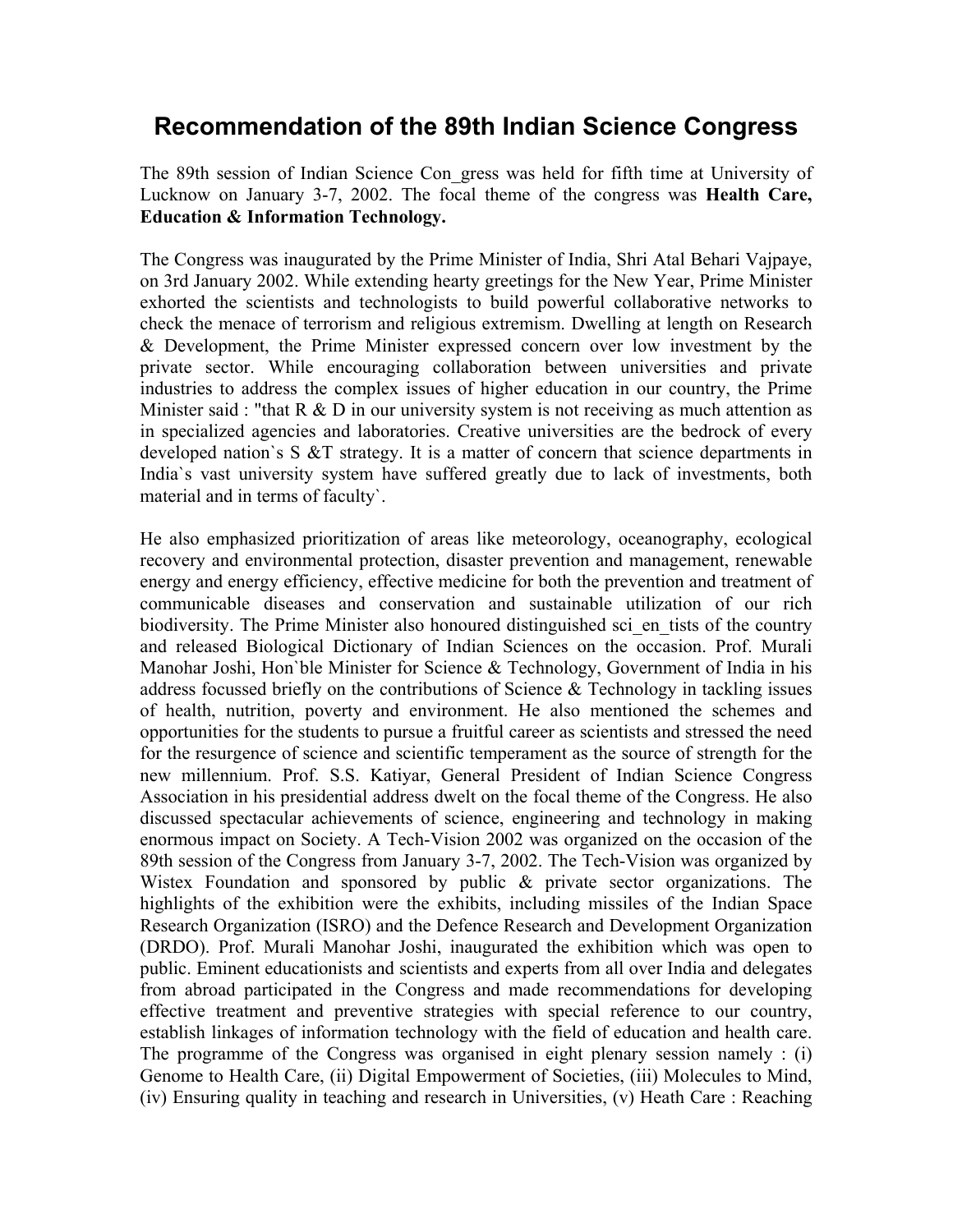the unreached, (vi) Diagnostic Techniques of today and tomorrow, (vii) Indian excellence in global competitiveness in information technology and (vii) Drug discovery : Retrospect and Prospect. For public foras were organized on : (i) Science and Technology (ii) Health care delivery, (iii) Financing of Higher Education and (iv) Information Technology : Societal Impact. Four evening lectures were also organised which were delivered by eminent scientists. Dr. A.P.J. Abdul Kalam, ISRO Distinguished Professor, Bangalore, delivered first evening lecture on Integrated Action for Societal Transformation. Dr. Kalam stressed the need for integration of various technologies to transform the country from developing to a developed nation. He also suggested integrated action in the areas of agriculture and food processing, reliable and quality electric power for all parts of the country, education and health care, information technology and strategic sectors such as space, defence and other technologies, to transform India into a developed nation. Dr. R. A. Mashelkar, Director General CSIR and Secretary, DSIR gave an evening lecture on Intellectual Property Rights and Wrongs : A Developing World Perspective. Dr. Mashelkar said that in the present century, issues of generation, validation, protection and exploitation of in\_tel\_lec\_tu\_al property (IP) were going to be critically important all around the world. He also emphasised on the need to compile traditional knowledge to avoid patents by other countries. Prof. M.S. Valiathan, Hony. Advisor. MAHE, Manipal and President, INSA delivered the Evening Lecture on Health : The Goal Forever, while Sir Walter Bodmen of John, Radcliffe Hospital, Oxford, England delivered the fourth evening lecture on Ge net ic diversity and disease susceptibility : The impact of the human genome project. He discussed in detail the genetic diversity and the susceptibility of the individuals diseases. He also briefed about impact of unravelling of the Human Genome Project in understanding genetic and individual susceptibility.

Beside plenary and evening lectures, concurrent technical sessions were organised in 16 different sections namely ; (i) Agricultural Sciences, (ii)Anthropology & Archaeology, (iii) Biochemistry, Biophysics & Molecular Biology, (iv) Botany, (v) Chemistry, (vi) Computer Sciences, (vii) Earth System Sciences, (viii) Engineering Sciences, (ix) Medical and Veterinary Sciences, (x) Material Sciences, (xi) Mathematics, (xii) Physics, (xiii) Physiology, (xiv) Psychology & Educational Sciences, (xv) Statistics, (xvi) Zoology, Entomology and Fisheries. The special features of this Science Congress were 6 different panels namely : (i) Biotechnology :The New Frontier, (ii) Cardiac Care : Future Vision, (iii) Environment and Health, (iv) Information Technology & Social Development, (v) Pulmonary Medicine : Changing Face and (vi) Science for School Children, where concurrent technical sessions on innovative aspects were organised. Poster sessions were also organised to promote young scientists to highlight their research and interact with the experts in the area. All the sessions were well attended.

The delegates participating in the Congress had further deliberated on the theme of the Congress and offered valuable inputs and strategies for accomplishing and implementing the goals. The followings are the major recommendations that emerged in the Congress **Top** relating to R & D and policy related matters.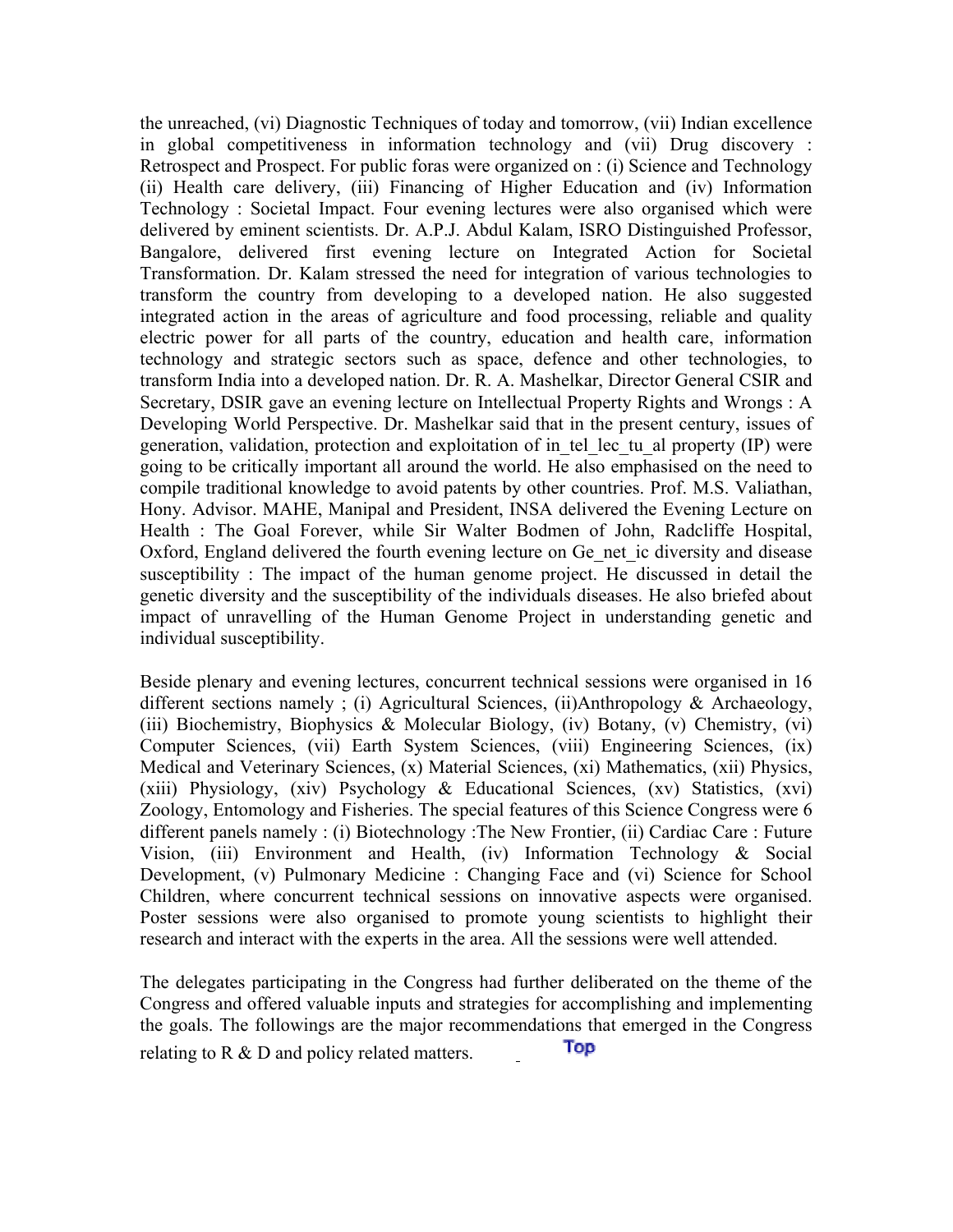#### **Recommendations**

## **I. Society Development**

Integrated action for societal transformation by applying an integrated approach to ensure particaption of various sectors such as agriculture, energy, information technology, space and defence. Use science as a tool for development in education and health care with the thrust among the scientific community to work for the economic development and economic security of the country and a better quality of life.

# **II. Higher Education**

Develop international quality standards in teaching and research that is comparable to the best Universities and Centres of learning at the global levels to ensure innovative research, products and processes to give our country a competitive edge.

Higher education be provided adequate funding to maintain quality and excellence with atleast 6% of GDP be invested in education compared to present investment of 3.7% (even a number of developing Asian countries have a higher percent of investment than this). Need to set up an Educational Development Bank on the lines of the Industries Development Bank of finance the education of poor students.

In view of the expansion of higher education and huge expenditure involved in it, supplementary and alternative means of funding have to be found. Generation of financial resources based on recommendations of Justice Punnaya Committee 1993 be implemented in a time bound manner. However, it has to be ensured that private funding is without strings and should not be detrimental to the quality and societal role of education.

Attempts be made to ensure that all deserving and meritorious, even poor or other underprivileged students, have an equal access to the opportunities in the higher education to garner a broader pool of intellectual resource. There should be a provision of soft loans to the poor students with minimum possible guarantees and conditions.

To provide higher education to a very large segment of Indian population including tribal, rural, hilly, women and other underprivileged groups desirous of seeking education, an Open University system be promoted. It may be pointed out that in India only 6 percent of the population is going for higher education whereas even in some of the Asiatic developing nations 15 to 25 percent of the population are going for higher education. This percentage needs to be enhanced gradually.

Open book examination system and evaluation of teachers by the students to help make teaching more exciting. The corporate sector must come to help bright talented students in a big way by starting scholarships.

Upgrade medical colleges and modify the existing medical curriculum to make it needbased. Creation of a specialty in the public health and family welfare.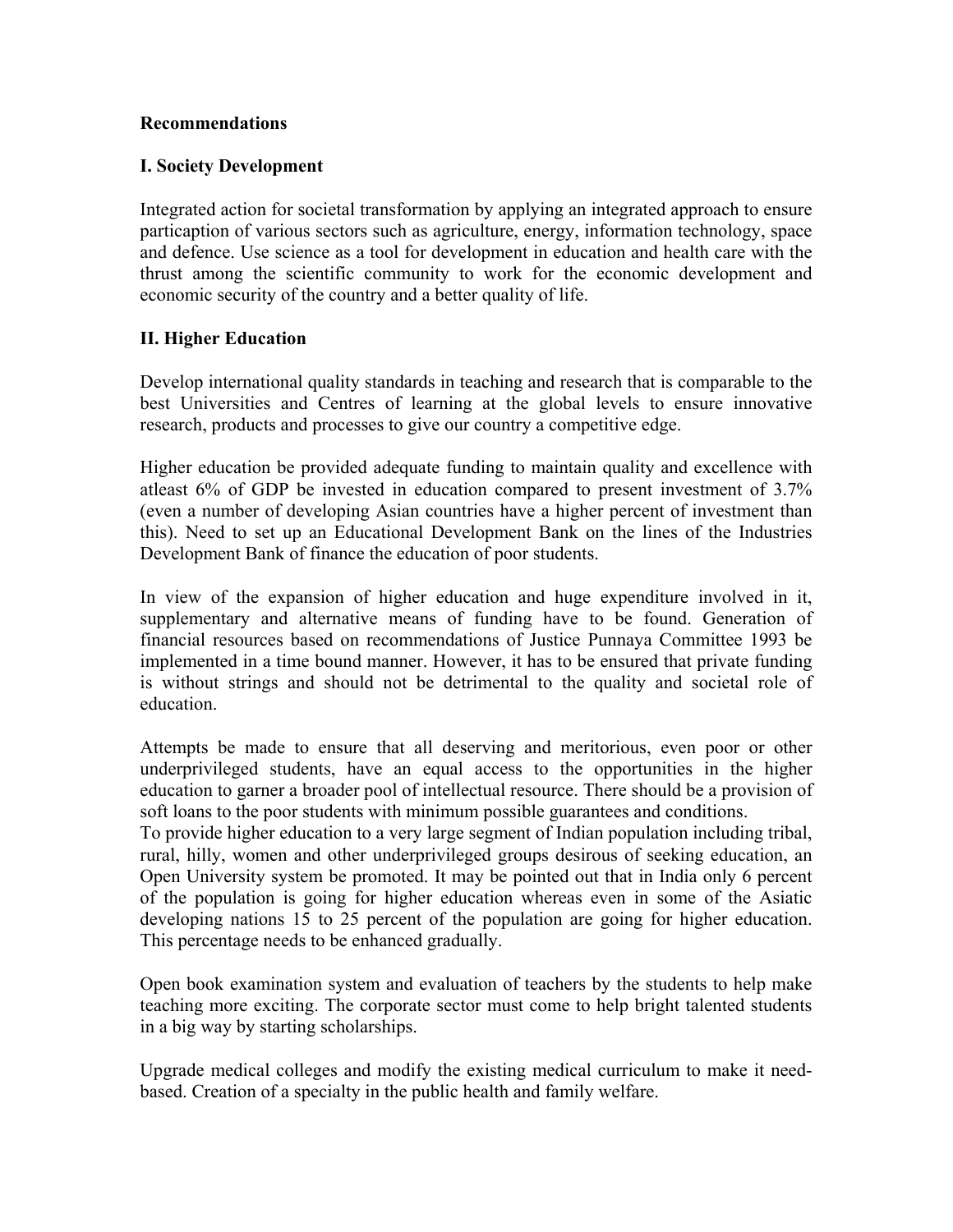Educationists should have a greater say in national planning and development. Primary and middle school level curriculum should be made free from anxiety, tension and phobia for happy learning. It may be noted that teacher-student ratio in primary schools is 1:50 compared to many developing Asiatic countries where this ratio is 1:20-25.

Intellectual Property Right (IPR) should be considered as an important issue in the area of Science & Technology, research and development in the country to make the nation IPRliterate. Efforts be made to introduce IPR in college curricula across the country.

#### Top

# **III. Technology**

To develop technology keeping in mind the cultural and social values of the country and according to the specific need of our country. Technology should advance keeping in mind sustainable development as the goal.

Ensure inventions in the universities and educational institutes. They should become the centres for development and upgrading of technology. This should help in expedited availability of better quality products at lower or competitive costs. University-industry consortia should be formed for the technological advancement in the country.

Creation of a separate department of technology, focusing on development of agro-based industry and modernization of the agriculture sector for increased production. **IV. Research and Development**

It is appreciated that the DST has launched a FIST programme to improve the R&D infrastructure in universities and colleges. This needs to be continued to further strengthen the infrastructure of all universities.

Need to conserve wild flora and develop agro-technology for medicinal plants and ensure drastic increase in Indian share in global herbal drug market.

Take initiatives to harness the power of science and technology, traditional wisdom of India and the youth power for eradication of poverty, disease and squalor from the country and usher an era of prosperity and peace.

R&D priorities should be fixed in four thrust areas : globally competitive basic research, mission-oriented research, industry-oriented research and most importantly, countryspecific research.

The humanistic and ethical perspective of human genome research should be given due consideration. Anthropological dimension of human genome diversity should be given importance in India.

There is an urgent need to encourage research and implementation of environmentfriendly strategies in chemical research. The research on topic such as Microwaves in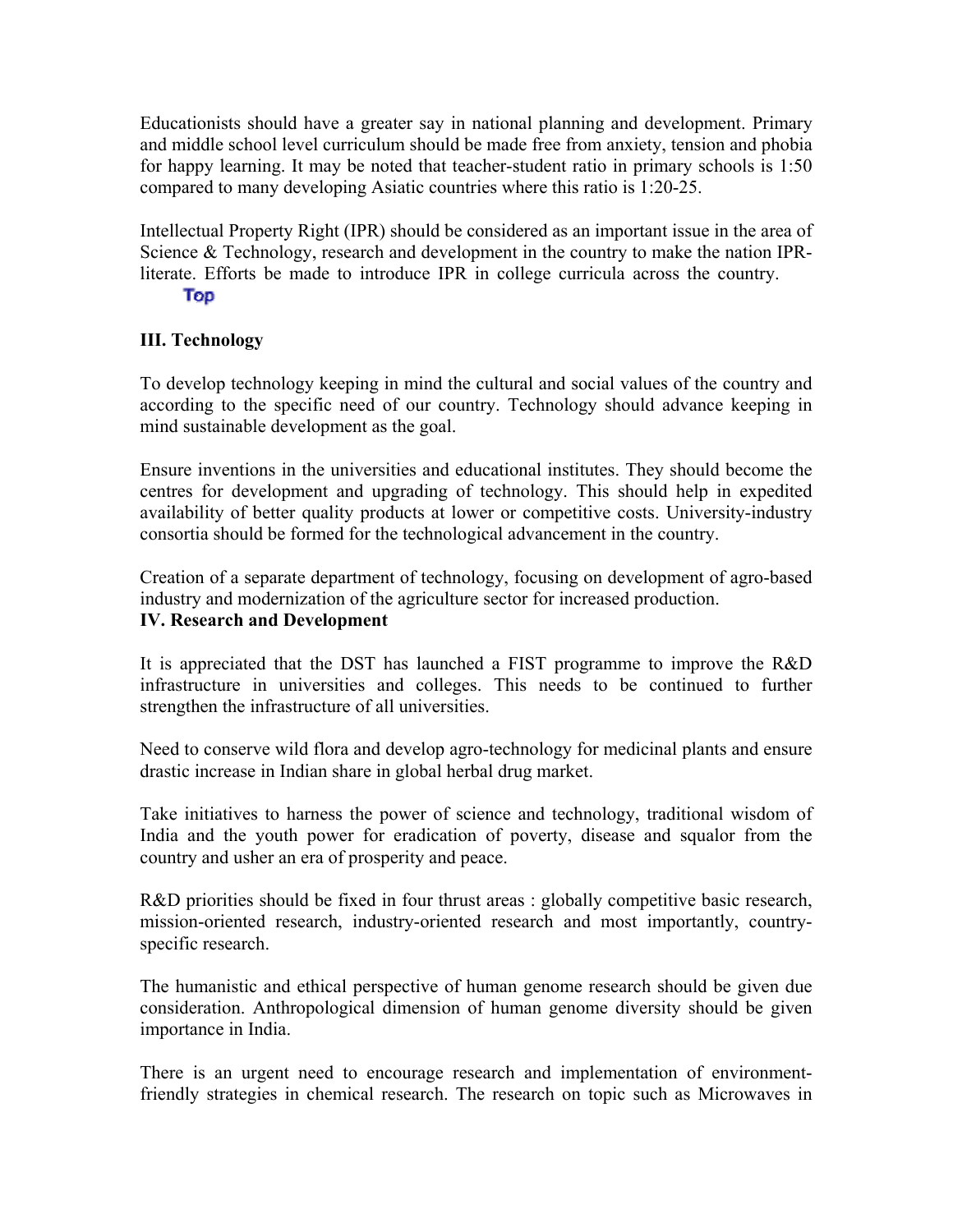chemical synthesis, electro-synthesis, medicine from nature, novel aids for agriculture, advanced materials should be encouraged and strengthened.

Steps must be taken to utilize the recent trends in internationalization and globalization of advanced research in general and chemical research in particular.

The research in sciences should attain relevance and quality through creating core centre for excellence, establishing effective linkages with industry and partnership between institutions.

Knowledge and skill development of professionals deployed in engineering education, industries and research institutions has to be continuously updated to meet the fast changing requirements of technical developments.

## **V. Information Technology**

To develop new digital techniques so that people could directly interface with the technology with particular emphasis to develop voice system for transmission of knowledge in India. Digital revolution should no longer remain confined to the scientists and the country needs to develop its digital technology, telecommunication so that its benefits reach common man/society on affordable prices.

Stress for improving computer hardware in India and creating internal markets for software production with the aim to develop inexpensive PCs, create jobs at low investment and provide universal access to the internet. The reach of computers to common man is poor in India as compared to China and some of the other Asiatic countries and developed nations. This must be enhanced significantly.

Special initiatives are to be taken to increase PC penetration rate and number of the internet users. At present the rate is 4.3 per 1000 which is very less compared to that of any developing country. We can try to increase penetration by lowering the cost of a PC or increase the value proposition. Lowering cost will be more difficult as all PC manufacturers around the world are countinuously trying to lower cost and create access devices of lower cost. Increasing value will be easier because it has regional social/cultural/economic factors that can be handled only here. Value is increased by creating applications that people care about.

Technological and financial support needed for computer awareness programme and for computer education among the rural population of the country by introducing IT immediately in Indian languages.

Computers and internet connectivity should be made available in every school and institution of higher education. All instructions of higher education and R&D institute should be networked in order to improve the quality of education.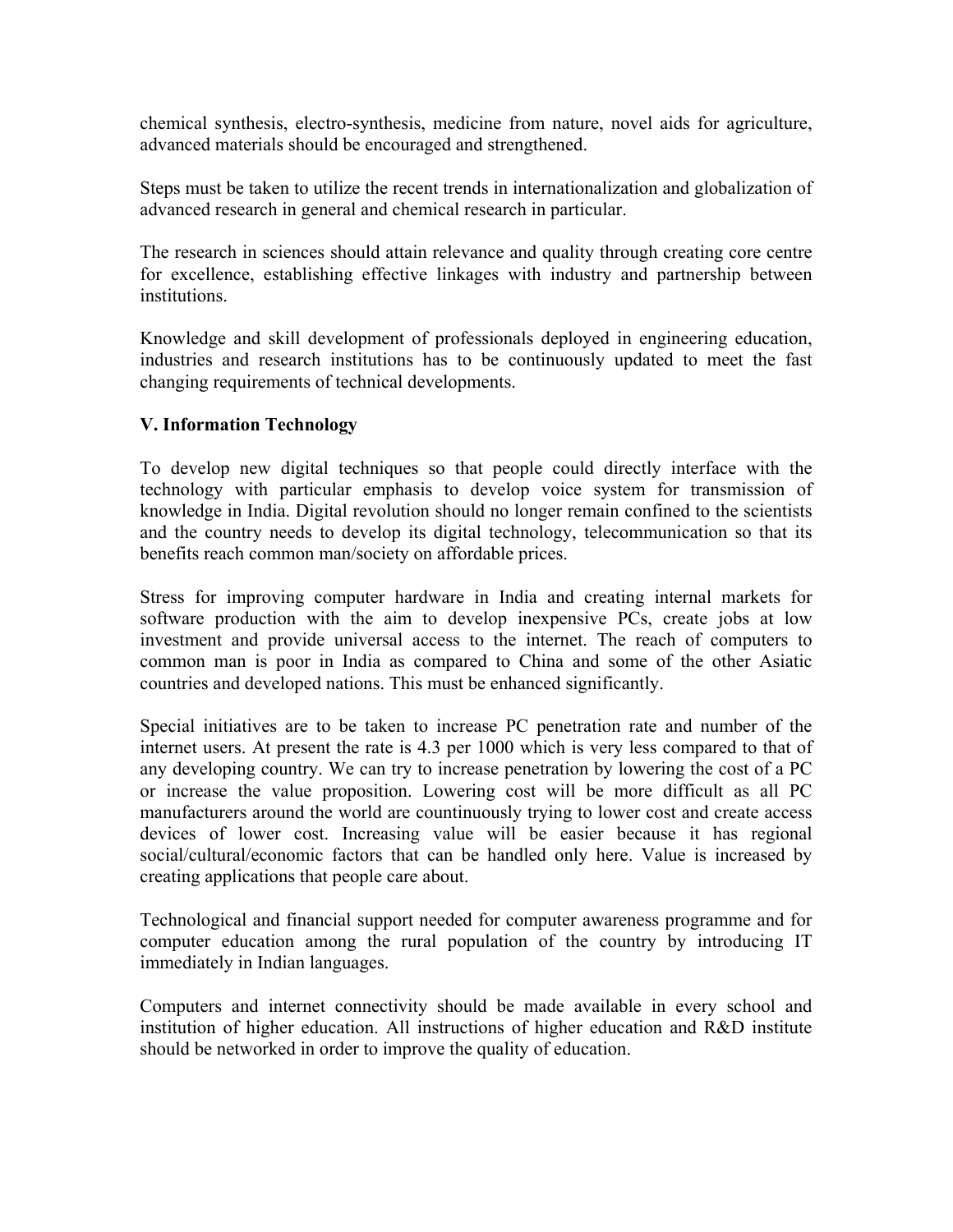Steps are to be taken to boost IT for agricultural and integrated rural development in the country.

It is recommended to have a national policy on information security, privacy and data protection for handling computerized data.

To ensure provisions of Tele-Medical consultation for the benefit of masses and particularly for the population belonging to deprived section of the society in rural and urban areas alike.

## **VI. Biotechnology**

Biotechnology to be promoted in a big way in t he coming years and along with information technology should turn out to be the core area of development. Biotechnology should also become the driving force of economic development and play a determining role in guiding the country`s future.

As with unraveling of the human genome, the starting point of all biological inventions will be theoretical, more stress should be laid on bioinformatics in the next decade in the country.

Need for development, application and commercialization of biotech product and implications of indigenous biotech tools in the achievement of human health for every India.

The need for having an appropriate regulatory system in place in our country and elsewhere that will ensure that the new technologies bring, in balance, benefit to the majority of people and not lead to the exploitation of the masses.

It is appreciated that Biotechnology Park has been set-up in Lucknow. Similar park should be made in other states.

#### **VII. Environment and Health**

The subject of health is as important as agriculture and industry and therefore, the status of ICMR be raised to the level of ICAR and CSIR.

Panchayati-Raj be entrusted with the jobs to provide primary health care and information technology be used to monitor the working of Panchayats. The Panchayati Raj should provide the necessary condition for people`s health sector where a bottom-up rather than top-down approach to solve community`s health and medical problems. The conditions of primary health centre must be improved and made functional as most of these centres are not functional at present.